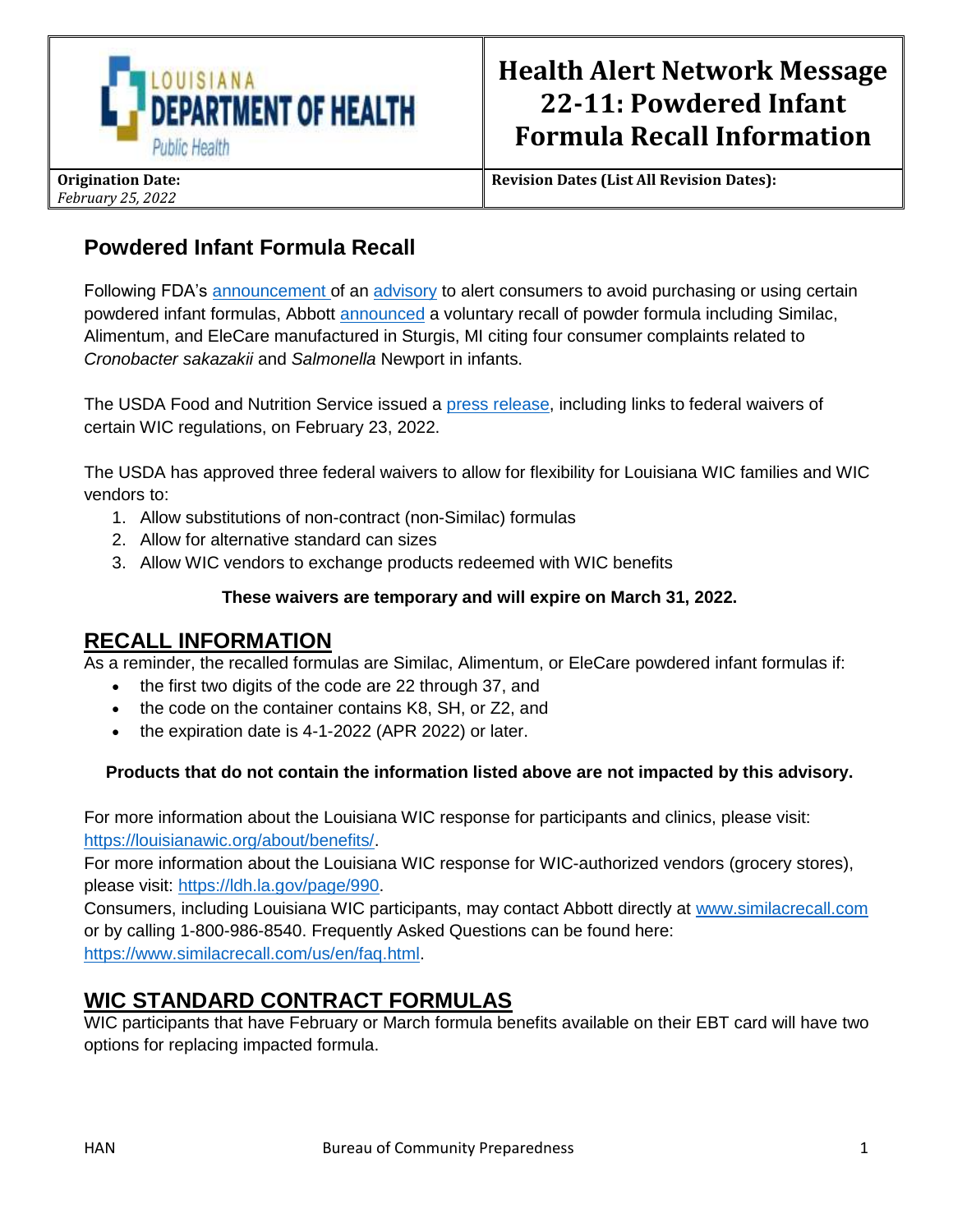**Option 1: Purchase the following formulas from WIC approved vendors without returning to clinic \*:**

| <b>Recalled Similac Formulas</b> |                      | <b>Possible Formula Substitutions</b> |                      |
|----------------------------------|----------------------|---------------------------------------|----------------------|
| <b>Brand/Name</b>                | <b>Can Size/Type</b> | <b>Brand/Name</b>                     | <b>Can Size/Type</b> |
| <b>Similac Total Comfort</b>     | 12.6oz powder        | <b>Enfamil Gentlease</b>              | 12.4oz powder        |
|                                  |                      | <b>Parent's Choice Gentle</b>         | 12oz powder          |
|                                  |                      | <b>Enfamil Reguline</b>               | 12.4oz powder        |
|                                  |                      | Gerber Good Start Soothpro            | 12.4oz powder        |
| <b>Similac Spit-Up</b>           | 12.5oz powder        | Enfamil AR                            | 12.9oz powder        |
| <b>Similac Advance</b>           | 12.4oz powder        | Enfamil Premium Infant                | 12.5oz powder        |
|                                  |                      | Gerber GoodStart Gentle Pro Infant    | 12.7oz powder        |
|                                  |                      | Parent's Choice Advantage             | 12.4oz powder        |
|                                  |                      | Parent's Choice                       | 12.5oz powder        |
| <b>Similac Sensitive</b>         | 12.5oz powder        | <b>Parent's Choice Sensitivity</b>    | 12oz powder          |

\*If they need credit on their EBT card for already redeemed formula, they do have to return to clinic to get the full formula amount back on their card.

**Option 2: If participants are unable to purchase any of the above formula substitutions, they must return to the clinic to have one of the substitutions listed below loaded to their EBT cards.** Please note that these options may vary in size and the benefit units issued may be less due to the change in can sizes. All formula substitutions are only valid until March 31, 2022. Participants are required to receive their previously prescribed standard contract formula as of April 1, 2022.

### **SUBSTITUTIONS (ALTERNATE 1) – Includes powder can sizes ranging from 19 – 23.2 oz.**

| <b>Recalled Similac Formulas</b>                   |                      | <b>Possible Formula Substitutions</b>            |                      |
|----------------------------------------------------|----------------------|--------------------------------------------------|----------------------|
| <b>Brand/Name</b>                                  | <b>Can Size/Type</b> | <b>Brand/Name</b>                                | <b>Can Size/Type</b> |
| <b>Similac Total Comfort</b><br><b>Alternate 1</b> | 12.6oz powder        | <b>Enfamil Gentlease</b>                         | 19.9oz powder        |
|                                                    |                      | Gerber Good Start SoothePro                      | 19.4oz powder        |
|                                                    |                      | Signature Care Gentle Infant Formula             | 21.5oz powder        |
|                                                    |                      | <b>Tippy Toes Infant Gentle</b>                  | 21.5oz powder        |
| <b>Similac Spit-Up Alternate 1</b>                 | 12.5oz powder        | Enfamil AR                                       | 21.5oz powder        |
| <b>Similac Advance Alternate</b>                   | 12.4oz powder        | Comfort Advantage Infant Formula                 | 23.2oz powder        |
|                                                    |                      | Signature Care Advantage Infant Formula          | 23.2oz powder        |
|                                                    |                      | Signature Care Infant Formula Premium            | 22.2oz powder        |
|                                                    |                      | Gerber Good Start Gentle Pro                     | 20oz powder          |
|                                                    |                      | Enfamil NeuroPro Infant                          | 20.7oz powder        |
|                                                    |                      | Tippy Toes Infant Formula Advantage              | 23.2oz powder        |
| <b>Similac Sensitive Alternate</b>                 | 12.5oz powder        | <b>Comfort Sensitivity Infant Formula</b>        | 22.5oz powder        |
|                                                    |                      | <b>Signature Care Sensitivity Infant Formula</b> | 22.5oz powder        |
|                                                    |                      | Enfamil NeuroPro Sensitive                       | 19.5oz powder        |
|                                                    |                      | <b>Tippy Toes Infant Formula Sensitive</b>       | 22.5oz powder        |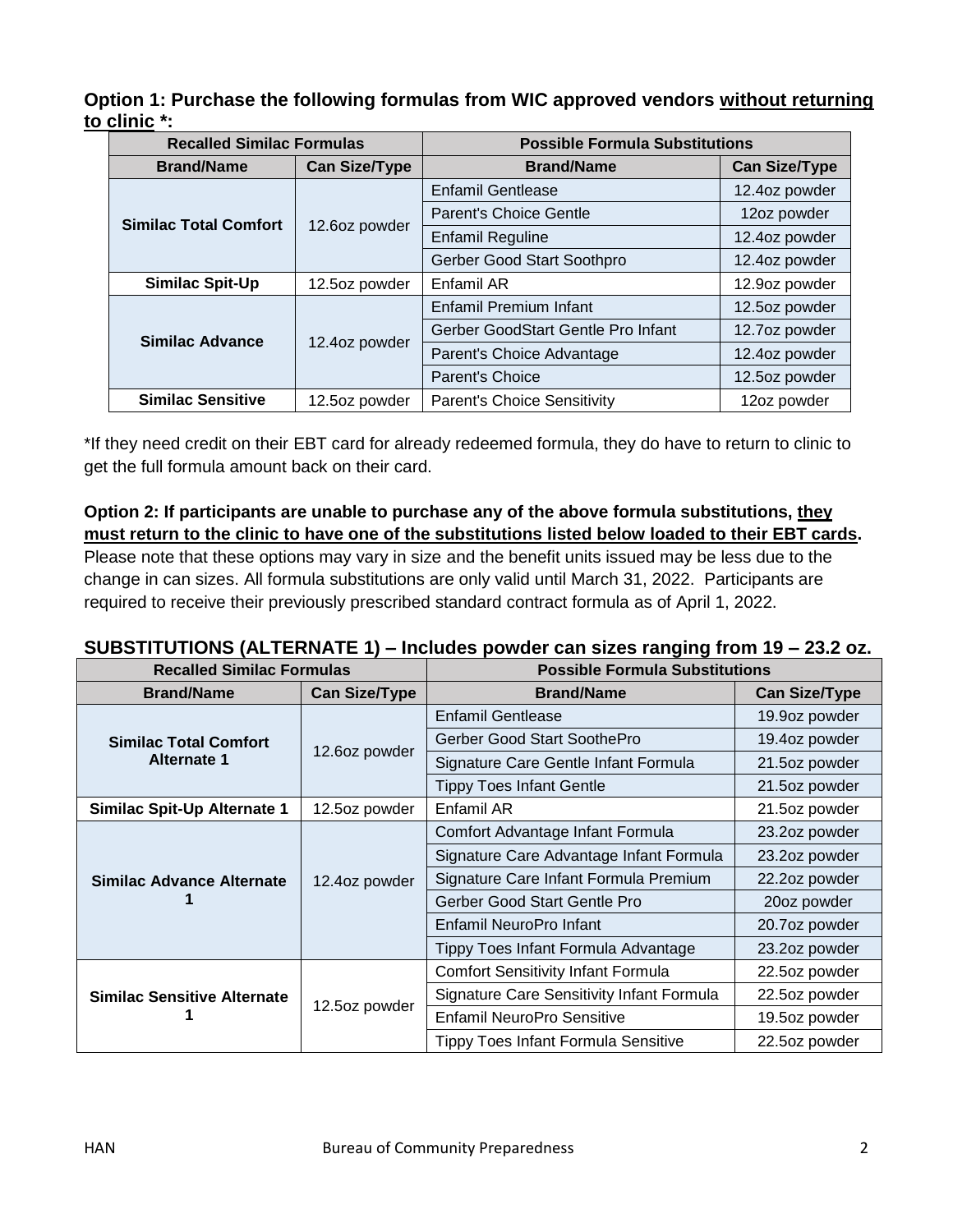| <b>Recalled Similac Formulas</b>                   |                      | - pontor van ville ranging nom li<br><b>Possible Formula Substitutions</b> |                      |
|----------------------------------------------------|----------------------|----------------------------------------------------------------------------|----------------------|
| <b>Brand/Name</b>                                  | <b>Can Size/Type</b> | <b>Brand/Name</b>                                                          | <b>Can Size/Type</b> |
| <b>Similac Total Comfort</b><br><b>Alternate 2</b> | 12.6oz powder        | Gerber Good Start SoothePro                                                | 30.6oz powder        |
|                                                    |                      | Similac Pro Total Comfort                                                  | 29.8oz powder        |
|                                                    |                      | <b>Enfamil Gentlease</b>                                                   | 27.7oz powder        |
|                                                    |                      | <b>Tippy Toes Infant Gentle</b>                                            | 33.2oz powder        |
| Similac Spit-Up Alternate 2                        | 12.5oz powder        | No substitution for this size                                              |                      |
| Similac Advance Alternate<br>2                     | 12.4oz powder        | Comfort Advantage Infant Formula                                           | 35oz powder          |
|                                                    |                      | Signature Care Advantage Infant Formula                                    | 35oz powder          |
|                                                    |                      | Signature Care Infant Formula                                              | 35oz powder          |
|                                                    |                      | Gerber Good Start Gentle Pro                                               | 32oz powder          |
|                                                    |                      | Similac Pro Advance                                                        | 30.8oz powder        |
|                                                    |                      | Similac 360 Total Care                                                     | 30.8oz powder        |
|                                                    |                      | <b>Tippy Toes Infant Formula</b>                                           | 35oz powder          |
|                                                    |                      | Tippy Toes Infant Formula Advantage                                        | 35oz powder          |
| <b>Similac Sensitive Alternate</b><br>2            | 12.5oz powder        | Similac Pro Sensitive                                                      | 29.8oz powder        |
|                                                    |                      | Similac 360 Total Care Sensitive                                           | 30.2oz powder        |
|                                                    |                      | <b>Comfort Sensitivity Infant Formula</b>                                  | 33.2oz powder        |
|                                                    |                      | <b>Tippy Toes Infant Formula Sensitive</b>                                 | 33.2oz powder        |

### **SUBSTITUTIONS (ALTERNATE 2) – Includes powder can sizes ranging from 27 – 35 oz.**

## **WIC EXEMPT FORMULAS**

The only impacted exempt formulas are Alimentum, Elecare, and Elecare Jr. for Food Package III. Participants with these formulas currently on their EBT card **must get a new [WIC-48](https://louisianawic.org/wp-content/uploads/2022/01/WIC-48-Louisiana-Medical-Request-for-Formula-and-or-Food-1.3.2022-Fillable-Form.pdf)** with an alternative option.

## **WIC PARTICIPANTS WITH NO FEBRUARY BENEFITS**

WIC participants that have redeemed February benefits and have formula that is part of the Abbott recall can take one of the following steps.

### 1. **Return to Vendor**

Participants may return recalled product to the vendor (store) where it was purchased. **WIC authorized vendors must treat all customers the same with regard to the recall exchange process and possible substitutes (which may include, but are not limited to, the same product, a substitute product, store credit, or a cash refund). As a part of the recall exchange process, WIC authorized vendors are not required to, nor does LA WIC recommend that they, determine whether a product was purchased using WIC benefits.**

### 2. **Return to Abbott**

Follow directions from Abbott, provided via [www.similacrecall.com](https://www.similacrecall.com/us/en/home.html) or 1-800-986-8540 for returning recalled product.

### 3. **Return to Clinic**

Participants may return recalled product to the clinic. The clinic may then reissue EBT benefits to allow WIC Participants to purchase a similar product to the recalled product.